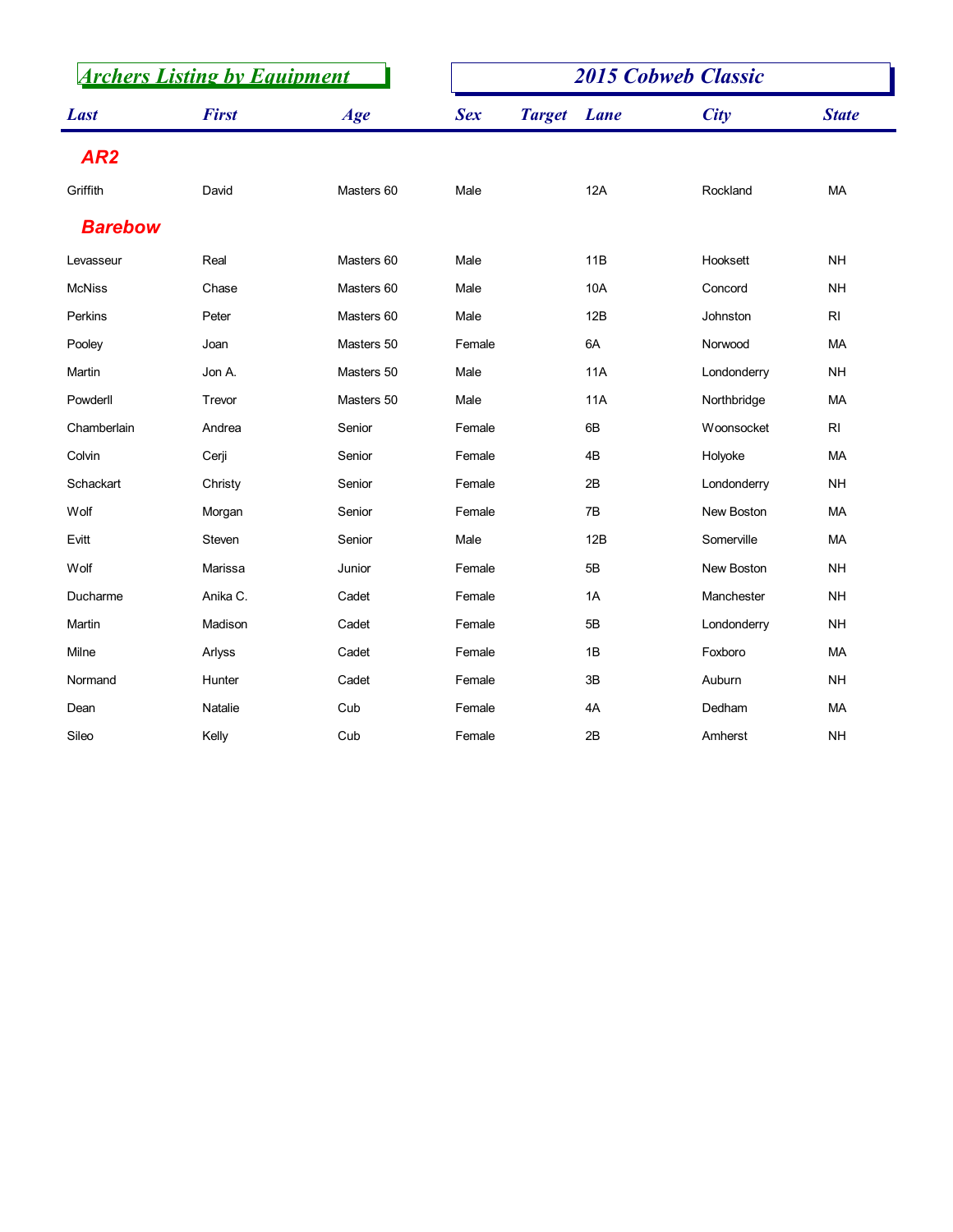|                 |                | <b>Archers Listing by Equipment</b> |            |                    | <b>2015 Cobweb Classic</b> |                 |
|-----------------|----------------|-------------------------------------|------------|--------------------|----------------------------|-----------------|
| <b>Last</b>     | <b>First</b>   | Age                                 | <b>Sex</b> | <b>Target</b> Lane | <b>City</b>                | <b>State</b>    |
| <b>Compound</b> |                |                                     |            |                    |                            |                 |
| Fuller          | Russell L.     | Masters 60                          | Male       | 12B                | South Hadley               | MA              |
| Graves          | Gary           | Masters 60                          | Male       | 12A                |                            |                 |
| LaLuna          | Steve          | Masters 60                          | Male       | 12A                | N. Massapequa              | NY              |
| Wargat          | <b>Bruce</b>   | Masters 60                          | Male       | 12A                | Taunton                    | МA              |
| Beaulieu        | Bonnie         | Masters 50                          | Female     | 4A                 | Ware                       | МA              |
| Beaulieu        | Rob            | Masters 50                          | Male       | 11A                | Ware                       | MA              |
| <b>Brazeau</b>  | Joseph         | Masters 50                          | Male       | 11B                | <b>Bolton</b>              | МA              |
| Hunt            | Raymond "Pete" | Masters 50                          | Male       | 8A                 | Assonet                    | MA              |
| Jordan          | Stephen        | Masters 50                          | Male       | 9B                 | Exeter                     | <b>NH</b>       |
| Lanney, Sr.     | John V.        | Masters 50                          | Male       | 10 <sub>B</sub>    | South Hardley              | MA              |
| Weaver          | David S.       | Masters 50                          | Male       | <b>9A</b>          | New Boston                 | <b>NH</b>       |
| Assens          | Nathalie       | Senior                              | Female     | 6A                 | <b>Brookline</b>           | MA              |
| Haley           | Sara           | Senior                              | Female     | 5B                 | Danielson                  | CT              |
| Chamberlain     | Billy          | Senior                              | Male       | 14A                | Woonsocket                 | $\mathsf{RI}$   |
| Deyo            | Nathan         | Senior                              | Male       | <b>11A</b>         | Ludlow                     | MA              |
| Fuller          | Larry          | Senior                              | Male       | 13B                | South Hadley               | MA              |
| Hanley          | Kolby          | Senior                              | Male       | 10B                | Cambridge                  | VT              |
| Hervieux        | Tim            | Senior                              | Male       | 13A                | 3 Rivers                   | MA              |
| Hines           | Joe            | Senior                              | Male       | 13A                | Salsbury                   | MA              |
| Krampitz        | Jay            | Senior                              | Male       | 10A                | Avon                       | MA              |
| Lariviere       | David          | Senior                              | Male       | 13A                | Meriden                    | CT              |
| Trubiano        | Adam           | Senior                              | Male       | 11B                | Marshfield Hills           | MA              |
| Hughes          | Jonathan       | Junior                              | Male       | 7B                 | New Bedford                | MA              |
| Bourque         | Wynn           | Cadet                               | Female     | $3A$               | Center Barnstead           | <b>NH</b>       |
| Renda           | Alicia         | Cadet                               | Female     | 2A                 | Levittown                  | NY              |
| Schulz          | Johanna        | Cadet                               | Female     | 1B                 | Dover                      | MA              |
| Alicandro       | Daniel         | Cadet                               | Male       | 8A                 | Worcester                  | MA              |
| LaLuna          | Anthony        | Cadet                               | Male       | $9\mathsf{B}$      | N. Massapequa              | NY              |
| Merrill         | Ethan          | Cadet                               | Male       | 7A                 | Manchester                 | $\mathsf{NH}\,$ |
| Ouimette        | Nicolas        | Cadet                               | Male       | 7A                 | Worcester                  | MA              |
| Roney           | Daniel         | Cadet                               | Male       | 9B                 | Belchertown                | MA              |
| Terceiro        | Zachary        | Cadet                               | Male       | 7A                 | Cranston                   | RI              |
| Trahan          | Seth           | Cadet                               | Male       | 7A                 | Sturbridge                 | MA              |
| Nappen          | Abigail        | Cub                                 | Female     | 3A                 | Bow                        | $\mathsf{NH}\,$ |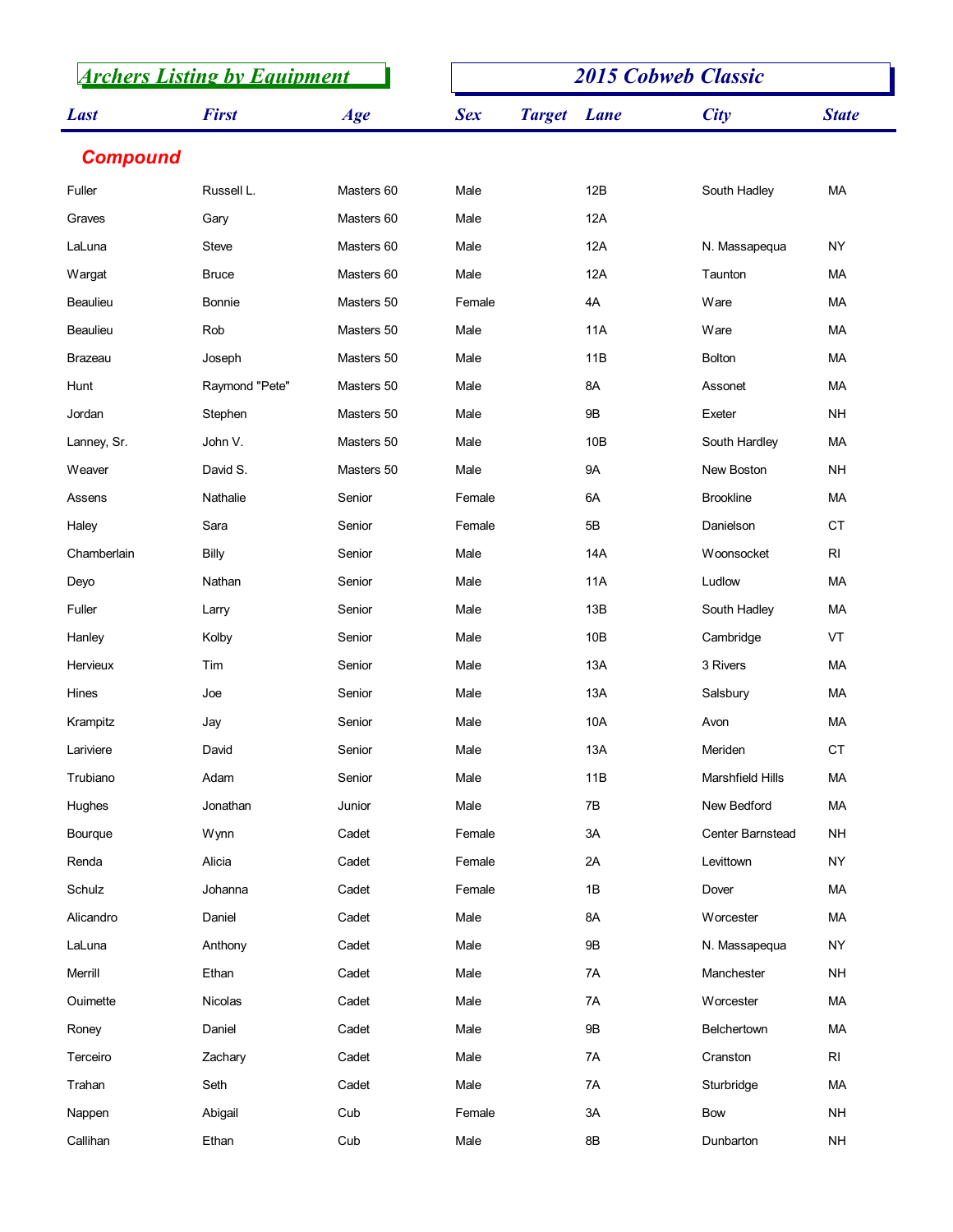|             | <b>Archers Listing by Equipment</b> |        |            |                    | <b>2015 Cobweb Classic</b> |              |
|-------------|-------------------------------------|--------|------------|--------------------|----------------------------|--------------|
| <b>Last</b> | <b>First</b>                        | Age    | <b>Sex</b> | <b>Target</b> Lane | <b>City</b>                | <b>State</b> |
| Fuller      | Isaac                               | Cub    | Male       | 8A                 | Lancaster                  | <b>NH</b>    |
| Harlow      | Zachary                             | Cub    | Male       | 10A                | <b>Buzzards Bay</b>        | <b>MA</b>    |
| Paiva       | Austin                              | Cub    | Male       | <b>9A</b>          | Seabrook                   | <b>NH</b>    |
| Rantayo     | Ryan                                | Cub    | Male       | <b>9B</b>          | Sandwich                   | MA           |
| Rocco       | Andrew                              | Cub    | Male       | 10B                | <b>Williston Park</b>      | <b>NY</b>    |
| Brazeau     | AJ                                  | Bowman | Male       | 8B                 | <b>Bolton</b>              | MA           |
| Khan        | Isha                                | Bowman | Male       | <b>9A</b>          | Hamden                     | CT           |
| Mercer      | Connor                              | Bowman | Male       | 8A                 | Plymouth                   | MA           |
| Merrill     | Kyle                                | Bowman | Male       | 6B                 | Manchester                 | <b>NH</b>    |
| Paiva       | Andrew                              | Bowman | Male       | 6B                 | Seabrook                   | <b>NH</b>    |
| Pierce      | Jared                               | Bowman | Male       | <b>11A</b>         | Middleboro                 | MA           |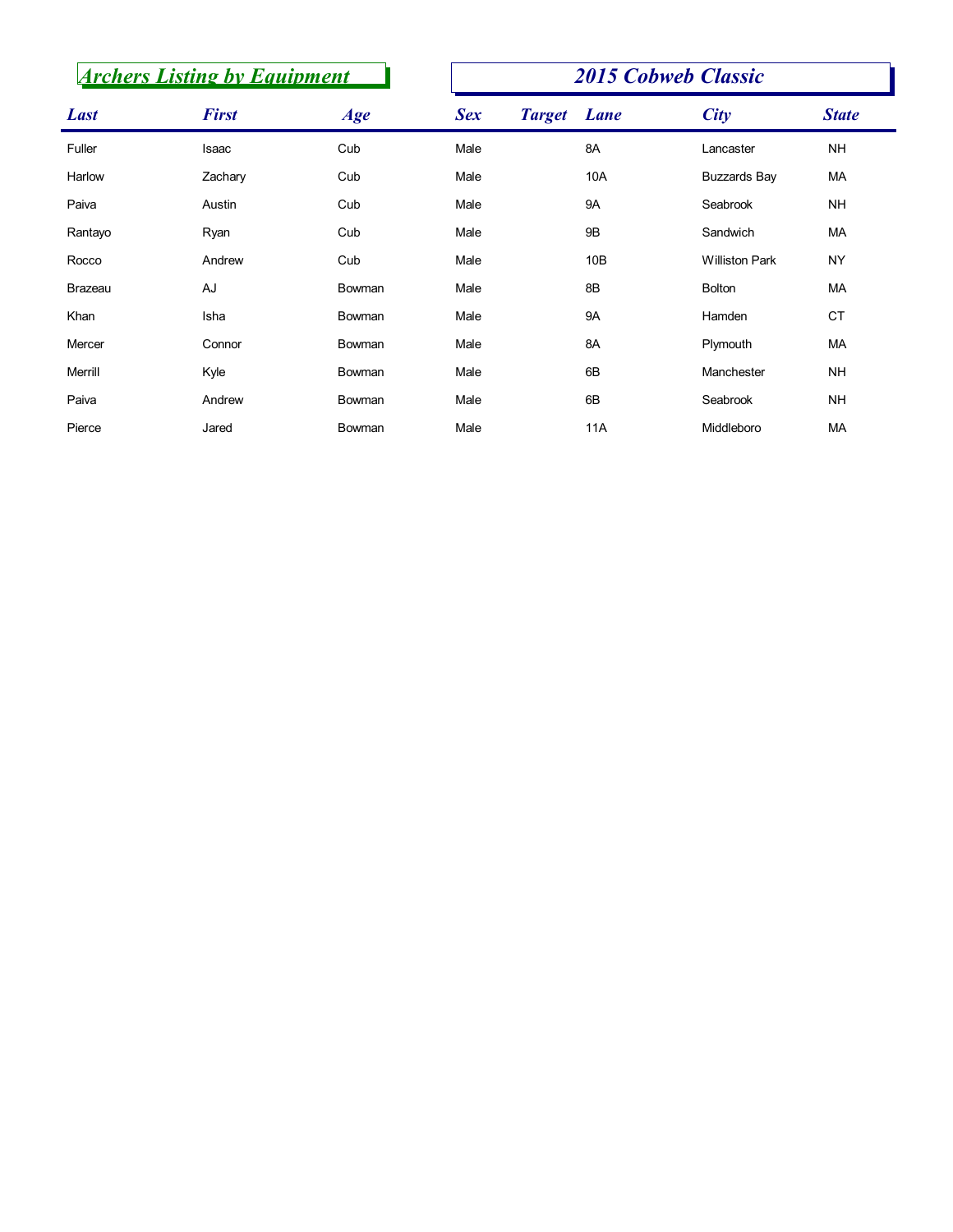|                | <b>Archers Listing by Equipment</b> |            |            |                    | <b>2015 Cobweb Classic</b> |                        |
|----------------|-------------------------------------|------------|------------|--------------------|----------------------------|------------------------|
| <b>Last</b>    | <b>First</b>                        | Age        | <b>Sex</b> | <b>Target</b> Lane | City                       | <b>State</b>           |
| <b>Recurve</b> |                                     |            |            |                    |                            |                        |
| Belisle, Sr.   | Thomas                              | Masters 60 | Male       | 12B                | Canton                     | MA                     |
| Cote           | Jacques                             | Masters 60 | Male       | 13B                | Milford                    | МA                     |
| Rudolph        | Alan                                | Masters 60 | Male       | 12B                | North Attleboro            | МA                     |
| Thompson       | Elliot                              | Masters 60 | Male       | 13A                | Coventy                    | RI                     |
| <b>Bock</b>    | Susan                               | Masters 50 | Female     | 6A                 | Old Orchard Beac           | ME                     |
| Botsford-Milne | Catherine                           | Masters 50 | Female     | 5B                 | Foxboro                    | МA                     |
| Pooley         | Joan                                | Masters 50 | Female     | 5A                 | Norwood                    | МA                     |
| Hanley         | Ricky                               | Masters 50 | Male       | 12A                | West Newbury               | МA                     |
| Hines          | Joe                                 | Masters 50 | Male       | 8B                 | Nashua                     | <b>NH</b>              |
| Powdrell       | Trevor                              | Masters 50 | Male       | 11B                | Northbridge                | МA                     |
| Schackart      | Frank                               | Masters 50 | Male       | <b>9A</b>          | Londonderry                | <b>NH</b>              |
| Weaver         | David                               | Masters 50 | Male       | 11B                | New Boston                 | <b>NH</b>              |
| Droney         | Siobhan                             | Senior     | Female     | 6B                 | Winnisquam                 | <b>NH</b>              |
| Rogers         | Patterson                           | Senior     | Female     | $5B$               | Dedham                     | $\sf MA$               |
| Aaron          | Dustin                              | Senior     | Male       | 13B                |                            |                        |
| Bocanegra      | Joesph                              | Senior     | Male       | 10B                | Dedham                     | MA                     |
| Calnan         | Jeremy                              | Senior     | Male       | 13B                | Foxboro                    | MA                     |
| Choi           | Christian                           | Senior     | Male       | 11B                | Boston                     | MA                     |
| Evans          | Scott                               | Senior     | Male       | 14B                | Biddeford                  | ME                     |
| Gladstone      | Carl                                | Senior     | Male       | 12A                | Sharon                     | MA                     |
| Martel         | Michael                             | Senior     | Male       | 13A                | Goffstown                  | <b>NH</b>              |
| McMenamy       | Dillon                              | Senior     | Male       | 12B                | Smithtown                  | NY                     |
| Severance      | Ross                                | Senior     | Male       | 13B                | Derry                      | $\mathsf{NH}\,$        |
| Clifford       | Adele                               | Collegiate | Female     | $3\mathsf{B}$      | Wellesley                  | MA                     |
| Davey          | Emma                                | Collegiate | Female     | $4A$               | Wellesely                  | MA                     |
| Gao            | Grace                               | Collegiate | Female     | 2A                 | Boxboro                    | MA                     |
| Haque          | Anisa                               | Collegiate | Female     | 5A                 | Lexington                  | MA                     |
| Li             | Tiffany                             | Collegiate | Female     | 1B                 | Demarest                   | $\mathsf{N}\mathsf{J}$ |
| Loxterkamp     | Elizabeth                           | Collegiate | Female     | $4\mathsf{B}$      | Wellesley                  | MA                     |
| Sabato         | Talia                               | Collegiate | Female     | 4A                 | Waltham                    | MA                     |
| Yeh            | Anna                                | Collegiate | Female     | $3\mathsf{B}$      | Waltham                    | MA                     |
| Burdo          | Jonathan                            | Collegiate | Male       | $7\mathsf{B}$      | Waltham                    | MA                     |
| Lai            | Austin                              | Collegiate | Male       | $6\mathsf{B}$      | Waltham                    | MA                     |
| Yu             | Michael                             | Collegiate | Male       | 7A                 | Waltham                    | MA                     |
| Pastro         | <b>Brianna</b>                      | Junior     | Female     | 6A                 |                            |                        |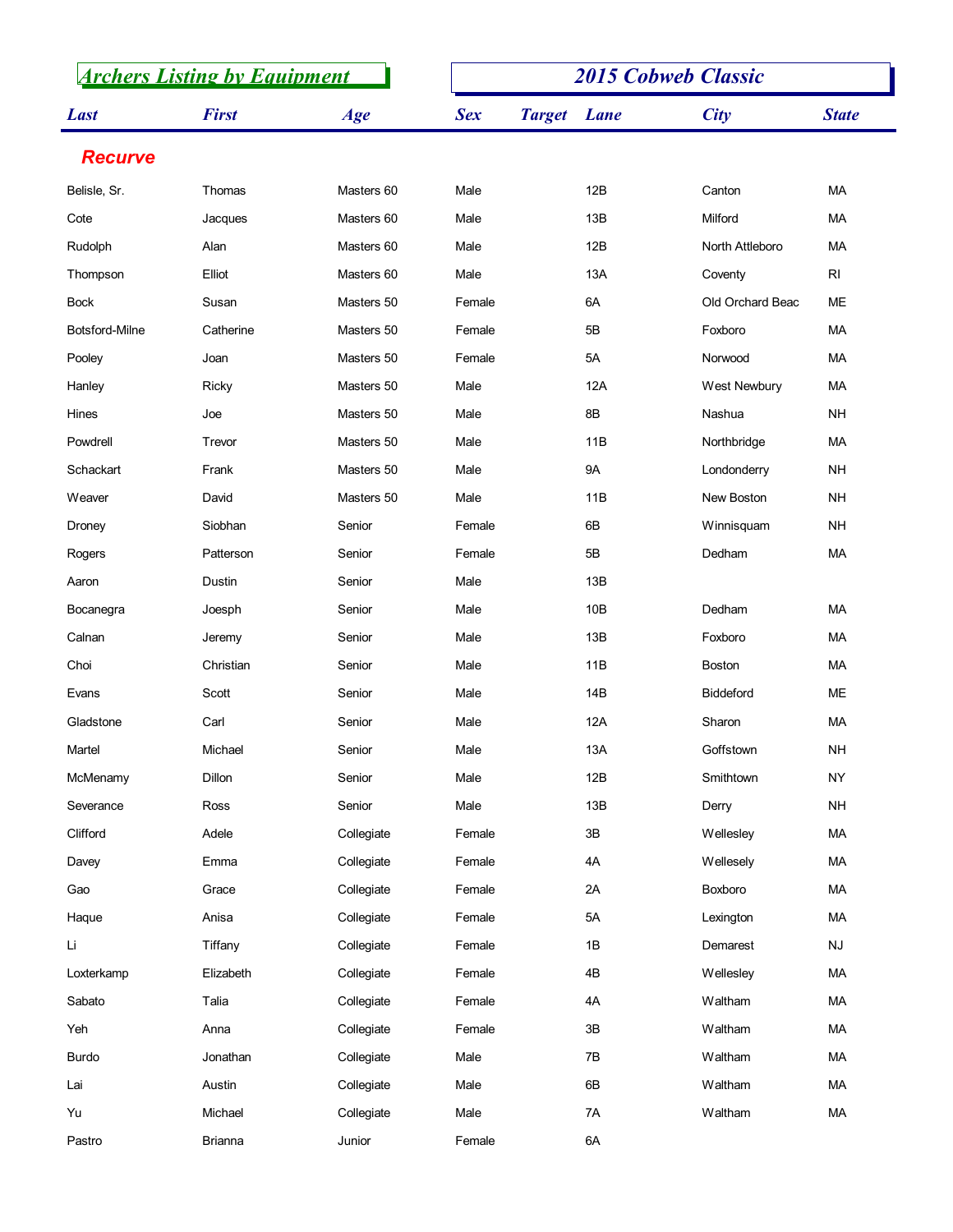|               | <b>Archers Listing by Equipment</b> |        |            |                    | <b>2015 Cobweb Classic</b> |                 |
|---------------|-------------------------------------|--------|------------|--------------------|----------------------------|-----------------|
| <b>Last</b>   | <b>First</b>                        | Age    | <b>Sex</b> | <b>Target</b> Lane | <b>City</b>                | <b>State</b>    |
| Polise        | Olivia                              | Junior | Female     | 6B                 |                            |                 |
| Belisle, Jr.  | Thomas                              | Junior | Male       | 10B                | Canton                     | MA              |
| Jukoski       | Zachary                             | Junior | Male       | 9B                 | Bow                        | <b>NH</b>       |
| <b>Bodine</b> | Rachel                              | Cadet  | Female     | 3A                 | Boylston                   | MA              |
| Coutu         | Sarah                               | Cadet  | Female     | 3B                 | Warwick                    | RI              |
| Gray          | Morgan                              | Cadet  | Female     | 4A                 | Mancherster                | <b>NH</b>       |
| Hogan-Hines   | Katelin                             | Cadet  | Female     | 4A                 | Nashua                     | <b>NH</b>       |
| LeDonne       | Katie                               | Cadet  | Female     | 3A                 | Canton                     | MA              |
| Martel        | Dakota                              | Cadet  | Female     | 4B                 | Goffstown                  | <b>NH</b>       |
| Muti          | Caitlyn                             | Cadet  | Female     | 3A                 | Salem                      | <b>NH</b>       |
| Neveux        | Hope                                | Cadet  | Female     | 5A                 | Concord                    | <b>NH</b>       |
| Regensburger  | Megan                               | Cadet  | Female     | 2A                 | Marlbourgh                 | MA              |
| Toole         | Maegen                              | Cadet  | Female     | 4B                 | Hooksett                   | <b>NH</b>       |
| Uluatam       | Sophie                              | Cadet  | Female     | 2B                 | Andover                    | MA              |
| Baker III     | Weston C                            | Cadet  | Male       | 7A                 | Westford                   | MA              |
| Bock          | Liam                                | Cadet  | Male       | 8B                 | Old Orchard Beac           | ME              |
| Cadavid       | Matthew                             | Cadet  | Male       | $8\mathsf{B}$      | Rockvillecenter            | NY              |
| Do            | Hyunwoo                             | Cadet  | Male       | 8A                 | Lexington                  | MA              |
| Harvey        | Joshua                              | Cadet  | Male       | 8A                 | Selden                     | <b>NY</b>       |
| Kim           | Dongyu                              | Cadet  | Male       | 7B                 | Newton                     | MA              |
| Lentz         | Cameron                             | Cadet  | Male       | 10A                | Nashua                     | NH              |
| Melchionda    | Anthony                             | Cadet  | Male       | 6A                 | Winthrop                   | MA              |
| Nelson        | Andrew                              | Cadet  | Male       | 7B                 | Derry                      | $\mathsf{NH}\,$ |
| Vaccaro       | James                               | Cadet  | Male       | <b>9A</b>          | Westwood                   | MA              |
| Bouffard      | Lindsey                             | Cub    | Female     | $3\mathsf{B}$      | Concord                    | NH              |
| Elsner        | Elizabeth                           | Cub    | Female     | $5A$               | Mansfield                  | MA              |
| Milne         | Kethry                              | Cub    | Female     | 4B                 | Foxboro                    | MA              |
| Vaccaro       | Lucia                               | Cub    | Female     | $5A$               | Westwood                   | MA              |
| Danziger      | Ronen                               | Cub    | Male       | 10A                | Newton                     | MA              |
| Dutton        | Zachary                             | Cub    | Male       | 10B                | Weave                      | <b>NH</b>       |
| Sachs-Walor   | George                              | Cub    | Male       | 11A                | Hudson                     | MA              |
| Yao           | Matthew                             | Cub    | Male       | 10A                | Newton                     | MA              |
| Alicandro     | Gianna                              | Bowman | Female     | 1A                 | Worcester                  | MA              |
| Frank         | Madison R.                          | Bowman | Female     | $3A$               | <b>Fall River</b>          | MA              |
| Kim           | Sojung                              | Bowman | Female     | $1A$               | Newton                     | $\sf MA$        |